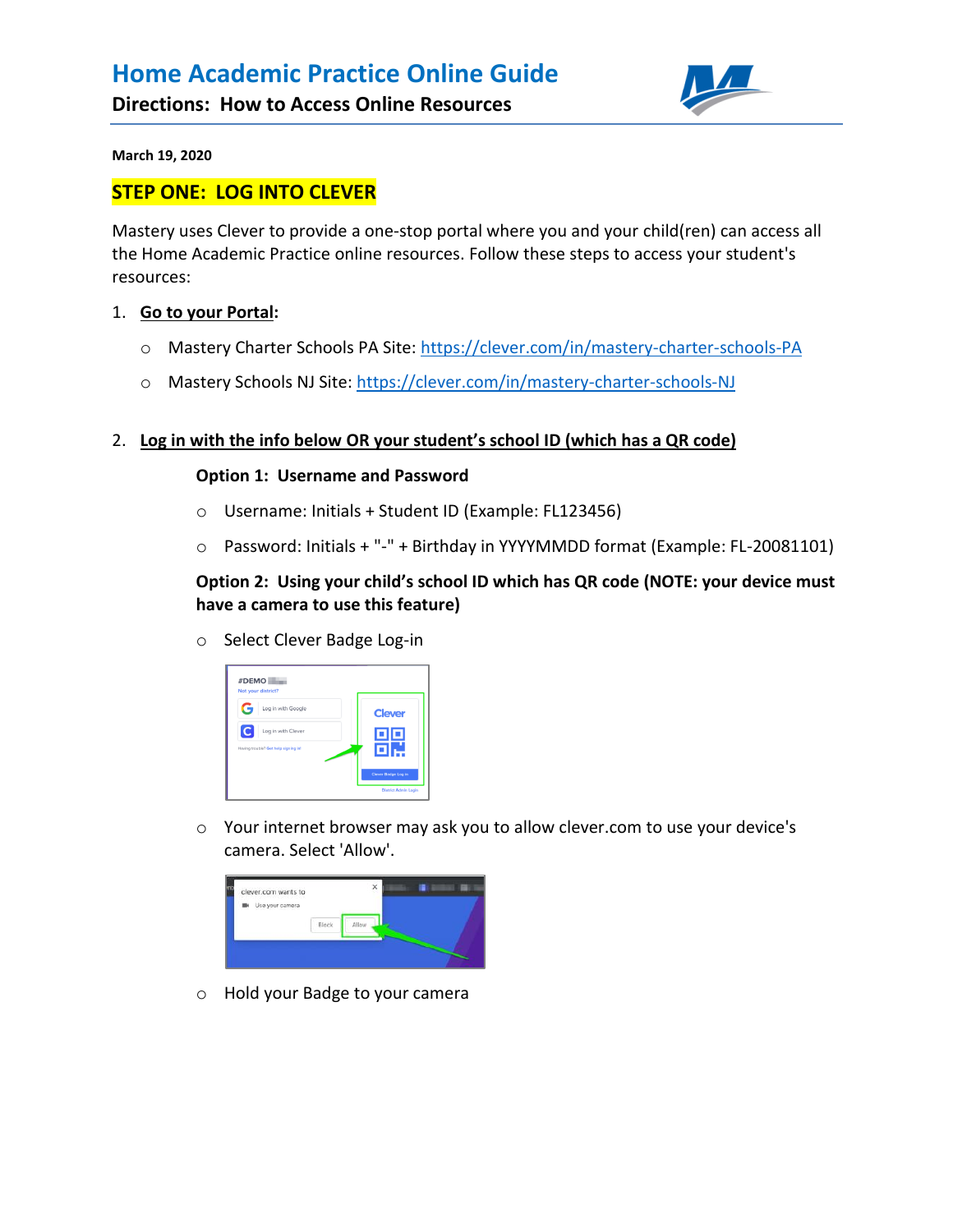

# *CONGRATULATIONS – YOU ARE IN!*

You should now see the following applications under Home Academic Practice based on your student's grade level. Please reach out to your Home Academic Practice teacher if you experience any log-in issues. You can now self-select which activities you/your child engages in. Consider first exploring each website. Ideally, your child is working on activities that are familiar yet challenging. Mastery will be providing recommended units of study by Friday, 3/27. For now, explore, engage and work hard! The goal is approximately 3 hours daily of reading and online learning.

# **STEP TWO: NAVIGATE TO ONLINE LEARNING APPS**

Through Clever, you can access a number of online resources that Mastery has reviewed and approved. Here is a summary:

# **Academics: K-2**

Reading Eggs

Reading Eggs is an online reading resource that is accessible by smartphone, laptop or any internetcapable device. The program provides reading activities and games designed to reinforce and teach new reading skills in a joyful and engaging manner.

Zearn

Zearn is one of the nation's top-rated math online learning resources. It is accessible by smartphone, laptop or any other internet capable device. The program is aligned to Eureka Math, the math program we use at all Mastery schools.

## **Academics: 3-12**

CommonLit

CommonLit provides an abundance of great fiction and non-fiction readings and practice. It is accessible by smartphone, laptop or any other internet capable device. The program is aligned to Mastery's 3-12 ELA/Lit curriculum and offers something for every child's interest.

• Zearn (grades 3-5)

Zearn is one of the nation's top-rated math online learning resources. It is accessible by smartphone, laptop or any other internet capable device. The program is aligned to Eureka Math, the math program we use at all Mastery schools.